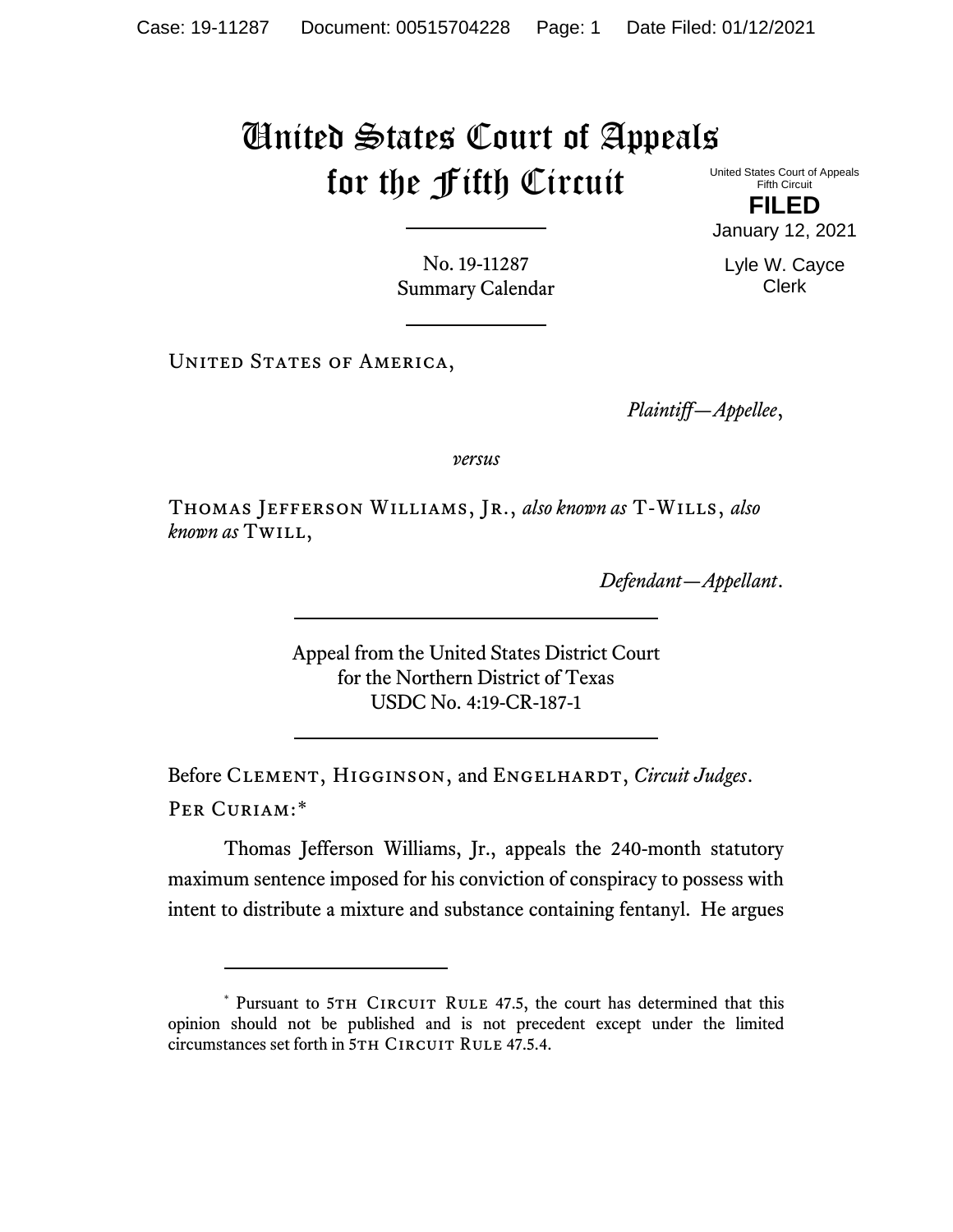## No. 19-11287

that the district court committed reversible plain error under U.S.S.G. § 4A1.2(c)(1) by assessing a criminal history point based on his 2008 Texas misdemeanor conviction. Plain error review applies because Williams did not object to the criminal history point in the district court. *See United States v. Nino-Carreon*, 910 F.3d 194, 196 (5th Cir. 2018), *cert. denied*, 140 S. Ct. 148 (2019).

Regardless of whether there was any error that is clear or obvious, Williams has not satisfied his burden under plain error review because he has not demonstrated an effect on his substantial rights. *See Molina-Martinez v. United States*, 136 S. Ct. 1338, 1343 (2016). Without the criminal history point, Williams's criminal history category would have been I instead of II. In combination with his total offense level of 41, a criminal history category of I would have corresponded to a guidelines imprisonment range of 324 to 405 months, whereas a criminal history category of II corresponded to a guidelines imprisonment range of 360 months to life. *See* U.S.S.G. Ch. 5, Pt. 5A (Sentencing Table).

However, because the statutory maximum for Williams's offense was 20 years of imprisonment, his guidelines sentence would have been 240 months of imprisonment pursuant to U.S.S.G. § 5G1.1(a) even if the 2008 conviction had been excluded from his criminal history calculation. *See* 21 U.S.C. § 846; 21 U.S.C. § 841(a)(1), (b)(1)(C); U.S.S.G. § 5G1.1(a). At sentencing, the district court explicitly recognized that the advisory guidelines sentence was 240 months of imprisonment. Thus, contrary to Williams's argument, the district court did not apply an incorrect guidelines range. *See United States v. Ramos*, 739 F.3d 250, 253-54 (5th Cir. 2014).

Additionally, the fact that the district court found it unnecessary to fully decide whether there was a basis for denying acceptance-ofresponsibility credit under U.S.S.G. § 3E1.1 shows that the guidelines range